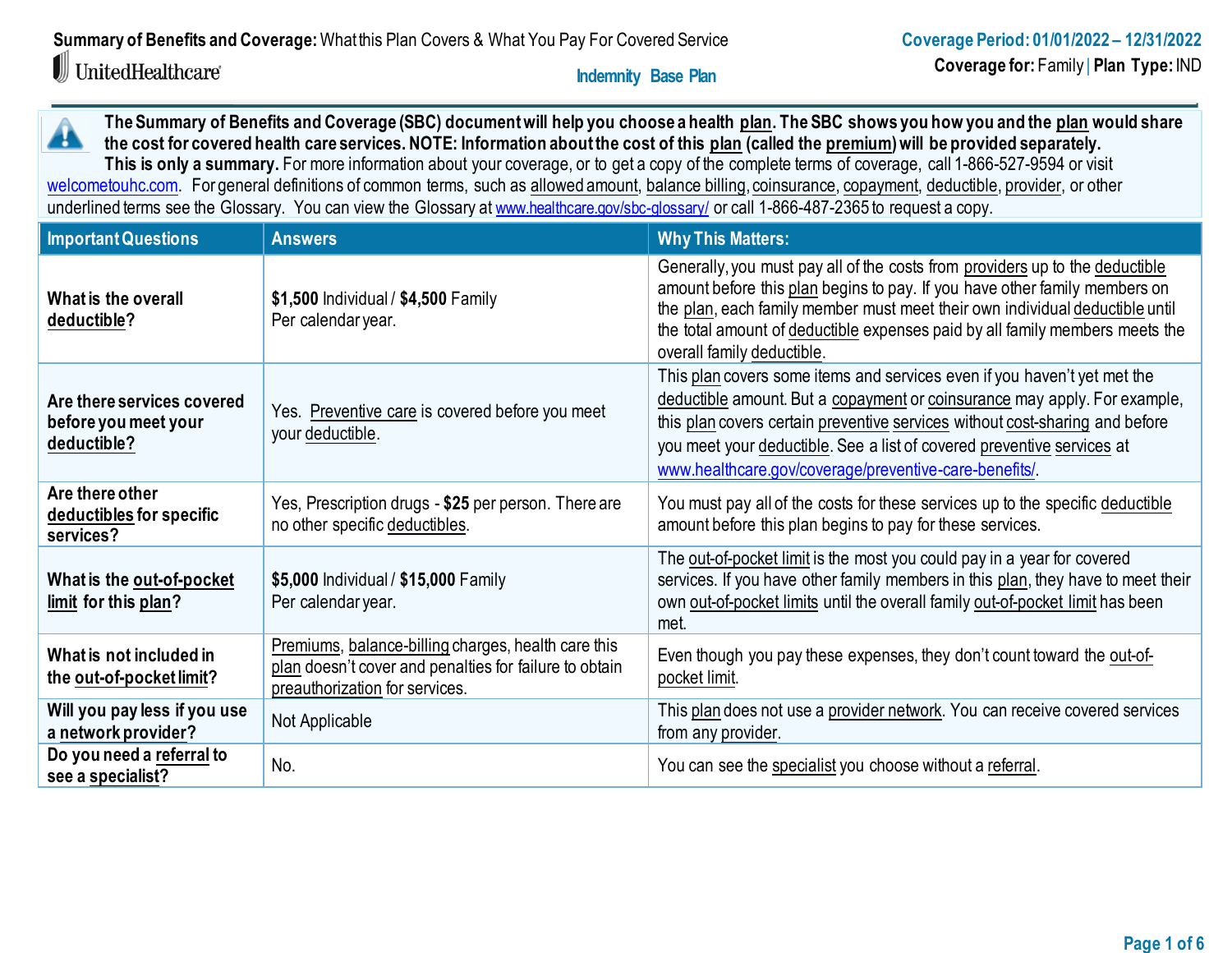

All **[copayment](https://www.healthcare.gov/sbc-glossary/#copayment)** and **[coinsurance](https://www.healthcare.gov/sbc-glossary/#coinsurance)** costs shown in this chart are after your **[deductible](https://www.healthcare.gov/sbc-glossary/#deductible)** has been met, if a **[deductible](https://www.healthcare.gov/sbc-glossary/#deductible)** applies.

|                                                              |                                                                                                                    | <b>What You Will Pay</b>                                           |                                                                        |                                                                                                                                                                 |  |
|--------------------------------------------------------------|--------------------------------------------------------------------------------------------------------------------|--------------------------------------------------------------------|------------------------------------------------------------------------|-----------------------------------------------------------------------------------------------------------------------------------------------------------------|--|
| <b>Common</b><br><b>Medical Event</b>                        | <b>Services You May Need</b>                                                                                       | <b>Network Provider</b><br>(You will pay the<br>least)             | <b>Out-of-Network</b><br><b>Provider</b><br>(You will pay the<br>most) | Limitations, Exceptions, & Other Important Information                                                                                                          |  |
|                                                              | Primary care visit to treat<br>an injury or illness                                                                | 20% coinsurance                                                    | 20% coinsurance                                                        | Virtual visits - 20% coinsurance by a Designated Virtual<br>Network Provider.                                                                                   |  |
| If you visit a health<br>care provider's office<br>or clinic | Specialist visit                                                                                                   | 20% coinsurance                                                    | 20% coinsurance                                                        | None                                                                                                                                                            |  |
|                                                              | Preventive<br>care/screening/<br>immunization                                                                      | No Charge                                                          | No Charge                                                              | You may have to pay for services that aren't preventive. Ask<br>your provider if the services needed are preventive. Then<br>check what your plan will pay for. |  |
|                                                              | Diagnostic test (x-ray,<br>blood work)                                                                             | No Charge                                                          | 20% coinsurance                                                        | Preauthorization is required for certain services.                                                                                                              |  |
| If you have a test                                           | Hospital:<br>20% coinsurance<br>Imaging (CT/PET scans,<br>Free Standing/Office:<br>MRI <sub>s</sub> )<br>No Charge | Hospital:<br>20% coinsurance<br>Free Standing/Office:<br>No Charge | Preauthorization is required for certain services.                     |                                                                                                                                                                 |  |

\* For more information about limitations and exceptions, see the plan or policy document at [welcometouhc.com.](http://www.welcometouhc.com/) **Page 2 of 6**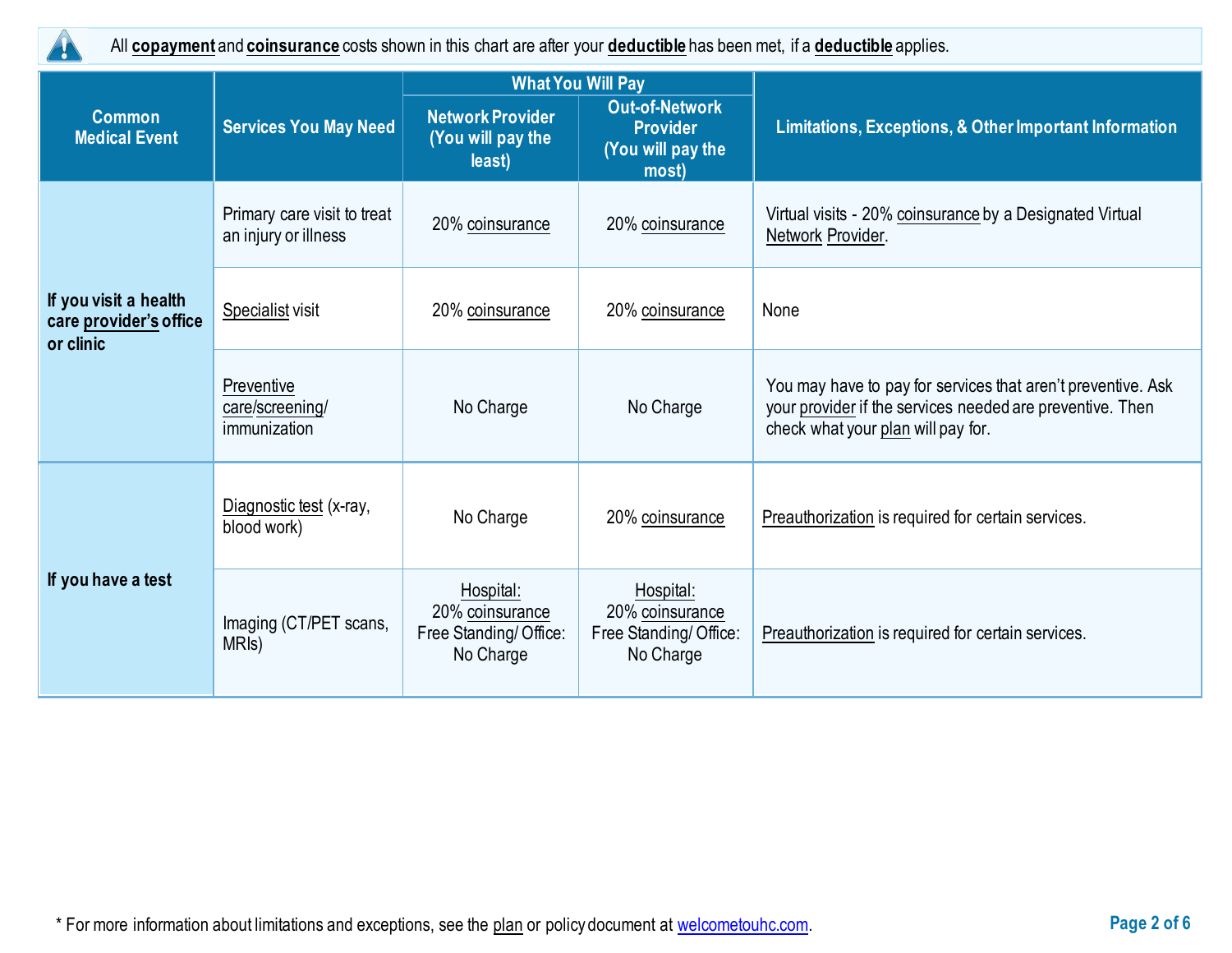|                                                          |                                                      | <b>What You Will Pay</b>                                                                                                                            |                                                                                                                                                     |                                                                                                                                                                                                                                                                                                                                                                                                                                                                                                                                                                                                                             |  |  |
|----------------------------------------------------------|------------------------------------------------------|-----------------------------------------------------------------------------------------------------------------------------------------------------|-----------------------------------------------------------------------------------------------------------------------------------------------------|-----------------------------------------------------------------------------------------------------------------------------------------------------------------------------------------------------------------------------------------------------------------------------------------------------------------------------------------------------------------------------------------------------------------------------------------------------------------------------------------------------------------------------------------------------------------------------------------------------------------------------|--|--|
| <b>Common</b><br><b>Medical Event</b>                    | <b>Services You May Need</b>                         | <b>Network Provider</b><br>(You will pay the<br>least)                                                                                              | <b>Out-of-Network</b><br><b>Provider</b><br>(You will pay the<br>most)                                                                              | Limitations, Exceptions, & Other Important Information                                                                                                                                                                                                                                                                                                                                                                                                                                                                                                                                                                      |  |  |
|                                                          | Tier 1 - Your Lowest<br><b>Cost Option</b>           | Retail:<br>$$10$ copay<br>Mail-Order:<br>$$20$ copay                                                                                                | Retail:<br>\$10 copay                                                                                                                               | Provider means pharmacy for purposes of this section.<br>Retail: Up to a 31 day supply.<br>Mail-Order: Up to a 90 day supply.<br>You may need to obtain certain drugs, including certain specialty                                                                                                                                                                                                                                                                                                                                                                                                                          |  |  |
| If you need drugs to<br>treat your illness or            | Tier 2 - Your Mid-Range<br>Cost Option               | Retail:<br>\$30 copay<br>Mail-Order:<br>$$60$ copay                                                                                                 | Retail:<br>\$30 copay                                                                                                                               | drugs, from a pharmacy designated by us.<br>Certain drugs may have a preauthorization requirement or may<br>result in a higher cost.<br>If you use an out-of-network pharmacy (including a mail order                                                                                                                                                                                                                                                                                                                                                                                                                       |  |  |
| condition<br>More information about<br>prescription drug | Tier 3 - Your Mid-Range<br><b>Cost Option</b>        | Retail:<br>\$50 copay<br>Mail-Order:<br>\$100 copay                                                                                                 | Retail:<br>\$50 copay                                                                                                                               | pharmacy), you may be responsible for any amount over the<br>allowed amount.<br>Certain preventive medications (including certain<br>contraceptives) are covered at No Charge.                                                                                                                                                                                                                                                                                                                                                                                                                                              |  |  |
| coverage is available<br>at welcometouhc.com             | Tier 4 – Your Highest<br>Cost Option                 | Retail:<br>20% coinsurance with<br>a \$200 copay<br>maximum per script<br>Mail-Order:<br>20% coinsurance with<br>a \$200 copy<br>maximum per script | Retail:<br>20% coinsurance with<br>a \$200 copay<br>maximum per script<br>Mail-Order:<br>20% coinsurance with<br>a \$200 copy<br>maximum per script | See the website listed for information on drugs covered by your<br>plan. Not all drugs are covered.<br>You may be required to use a lower-cost drug(s) prior to<br>benefits under your policy being available for certain prescribed<br>drugs. If a dispensed drug has a chemically equivalent drug at<br>a lower tier, the cost difference between drugs in addition to<br>any applicable copay and/or coinsurance may be applied.<br>Network drug deductible will be applied to the Out-of-network<br>provider and applies to the Network out-of-pocket limit.<br>Pharmacy out-of-pocket limit: \$3,000 lnd/ \$9,000 Fam. |  |  |
| If you have<br>outpatient surgery                        | Facility fee (e.g.,<br>ambulatory surgery<br>center) | 20% coinsurance                                                                                                                                     | 20% coinsurance                                                                                                                                     | Preauthorization is required for certain services.                                                                                                                                                                                                                                                                                                                                                                                                                                                                                                                                                                          |  |  |
|                                                          | Physician/surgeon fees                               | 20% coinsurance                                                                                                                                     | 20% coinsurance                                                                                                                                     | Preauthorization is required for certain services.                                                                                                                                                                                                                                                                                                                                                                                                                                                                                                                                                                          |  |  |
|                                                          | Emergency room care                                  | 20% coinsurance                                                                                                                                     | 20% coinsurance                                                                                                                                     | None                                                                                                                                                                                                                                                                                                                                                                                                                                                                                                                                                                                                                        |  |  |
| If you need<br>immediate medical                         | Emergency medical<br>transportation                  | 20% coinsurance                                                                                                                                     | 20% coinsurance                                                                                                                                     | None                                                                                                                                                                                                                                                                                                                                                                                                                                                                                                                                                                                                                        |  |  |
| attention                                                | Urgent care                                          | 20% coinsurance                                                                                                                                     | 20% coinsurance                                                                                                                                     | None                                                                                                                                                                                                                                                                                                                                                                                                                                                                                                                                                                                                                        |  |  |

\* For more information about limitations and exceptions, see the plan or policy document at [welcometouhc.com.](http://www.welcometouhc.com/) **Page 3 of 6**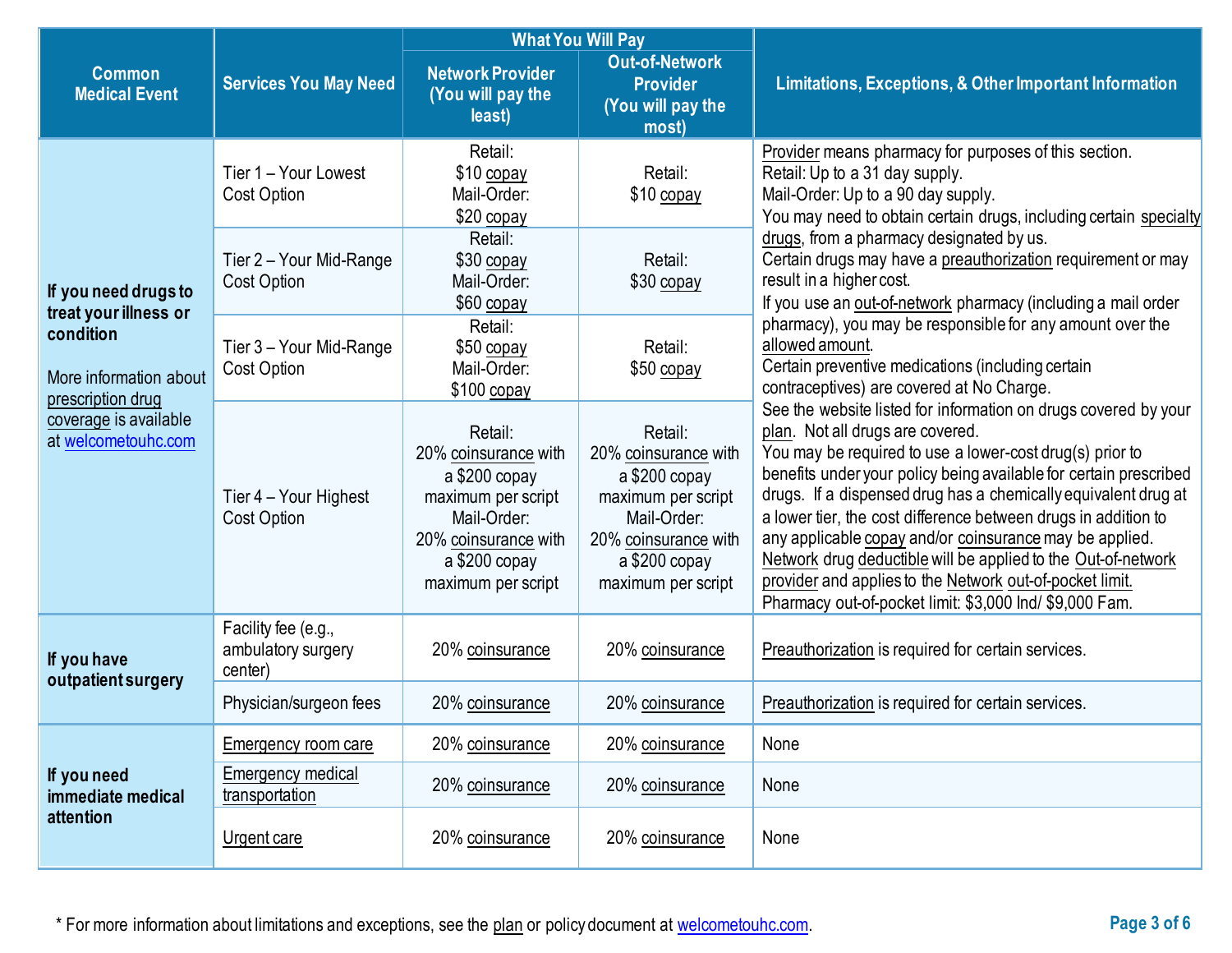|                                                                  |                                              | <b>What You Will Pay</b>                               |                                                                        |                                                                                                                                                                                          |  |
|------------------------------------------------------------------|----------------------------------------------|--------------------------------------------------------|------------------------------------------------------------------------|------------------------------------------------------------------------------------------------------------------------------------------------------------------------------------------|--|
| <b>Common</b><br><b>Medical Event</b>                            | <b>Services You May Need</b>                 | <b>Network Provider</b><br>(You will pay the<br>least) | <b>Out-of-Network</b><br><b>Provider</b><br>(You will pay the<br>most) | Limitations, Exceptions, & Other Important Information                                                                                                                                   |  |
| If you have a hospital                                           | Facility fee (e.g., hospital<br>room)        | 20% coinsurance                                        | 20% coinsurance                                                        | Preauthorization is required for certain services.                                                                                                                                       |  |
| stay                                                             | Physician/surgeon fees                       | 20% coinsurance                                        | 20% coinsurance                                                        | Preauthorization is required for certain services.                                                                                                                                       |  |
| If you need mental<br>health, behavioral<br>health, or substance | Outpatient services                          | 20% coinsurance                                        | 20% coinsurance                                                        | Network Partial hospitalization/intensive outpatient treatment:<br>20% coinsurance<br>Preauthorization is required for certain services.                                                 |  |
| abuse services                                                   | Inpatient services                           | 20% coinsurance                                        | 20% coinsurance                                                        | Preauthorization is required for certain services.                                                                                                                                       |  |
|                                                                  | Office visits                                | No Charge                                              | No Charge                                                              | Cost sharing does not apply for preventive services.                                                                                                                                     |  |
| If you are pregnant                                              | Childbirth/delivery<br>professional services | 20% coinsurance                                        | 20% coinsurance                                                        | Depending on the type of service a copayment, coinsurance or<br>deductible may apply. Maternity care may include tests and<br>services described elsewhere in the SBC (i.e. ultrasound.) |  |
|                                                                  | Childbirth/delivery facility<br>services     | 20% coinsurance                                        | 20% coinsurance                                                        | Inpatient preauthorization applies out-of-network if stay<br>exceeds 48 hours (C-Section: 96 hours)                                                                                      |  |
|                                                                  | Home health care                             | 20% coinsurance                                        | 20% coinsurance                                                        | Limited to 60 visits per calendar year.<br>Preauthorization is required for certain services.                                                                                            |  |
|                                                                  | Rehabilitation services                      | 20% coinsurance                                        | 20% coinsurance                                                        | Outpatient rehabilitation services are unlimited per calendar<br>year.<br>Preauthorization is required for certain services.                                                             |  |
| If you need help<br>recovering or have<br>other special health   | Habilitative services                        | 20% coinsurance                                        | 20% coinsurance                                                        | Services are provided under Rehabilitation Services above.<br>Preauthorization is required for certain services.                                                                         |  |
| needs                                                            | Skilled nursing care                         | 20% coinsurance                                        | 20% coinsurance                                                        | Limited to 60 days per calendar year (combined with inpatient<br>rehabilitation).<br>Preauthorization is required for certain services.                                                  |  |
|                                                                  | Durable medical<br>equipment                 | 20% coinsurance                                        | 20% coinsurance                                                        | Preauthorization is required for certain services.                                                                                                                                       |  |
|                                                                  | Hospice services                             | 20% coinsurance                                        | 20% coinsurance                                                        | Preauthorization is required for certain services.                                                                                                                                       |  |
|                                                                  | Children's eye exam                          | Not Covered                                            | Not Covered                                                            | No coverage for Children's eye exams.                                                                                                                                                    |  |
| If your child needs<br>dental or eye care                        | Children's glasses                           | <b>Not Covered</b>                                     | Not Covered                                                            | No coverage for Children's glasses.                                                                                                                                                      |  |
|                                                                  | Children's dental check-<br>up               | Not Covered                                            | Not Covered                                                            | No coverage for Children's Dental check-up.                                                                                                                                              |  |

\* For more information about limitations and exceptions, see the plan or policy document at [welcometouhc.com.](http://www.welcometouhc.com/) **Page 4 of 6**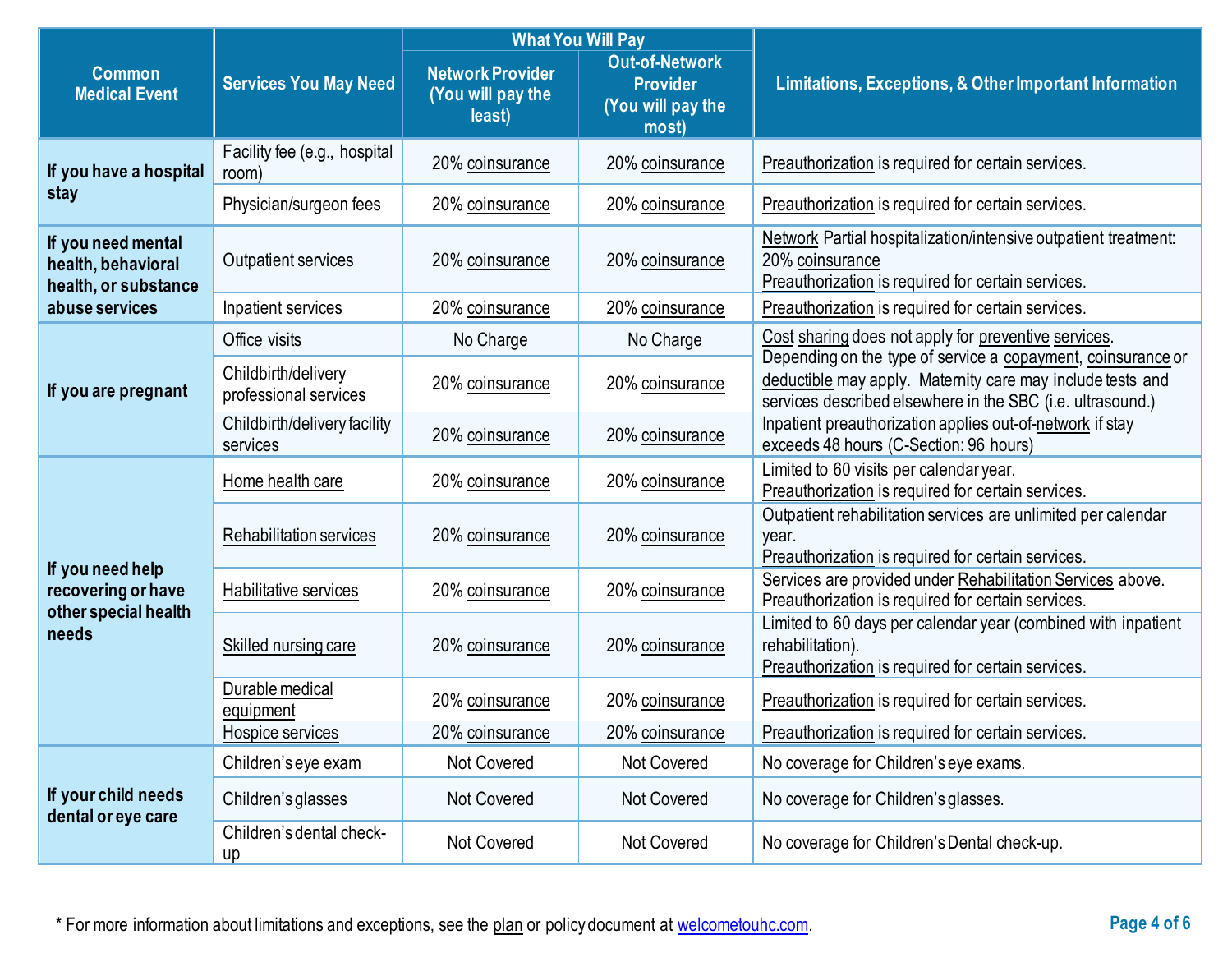### **Excluded Services & Other Covered Services:**

| Services Your Plan Generally Does NOT Cover (Check your policy or plan document for more information and a list of any other excluded services.) |                                                                                            |                                                                                                          |  |  |  |  |
|--------------------------------------------------------------------------------------------------------------------------------------------------|--------------------------------------------------------------------------------------------|----------------------------------------------------------------------------------------------------------|--|--|--|--|
| Acupuncture<br>Bariatric surgery<br>Cosmetic surgery<br>Dental care<br>Glasses                                                                   | Hearing aids<br>Long-term care<br>Non-emergency care when travelling outside -<br>the U.S. | Routine eye care<br>Routine foot care – Except as covered for<br><b>Diabetes</b><br>Weight loss programs |  |  |  |  |

| ∣ Other Covered Services (Limitations may apply to these services. This isn't a complete list. Please see your <u>plan</u> document.) |  |                                                         |  |                      |  |
|---------------------------------------------------------------------------------------------------------------------------------------|--|---------------------------------------------------------|--|----------------------|--|
| Chiropractic (Manipulative care) – 25 visits per                                                                                      |  | Infertility treatment - In-vitro limited to \$5,000 per |  |                      |  |
| calendar year                                                                                                                         |  | lifetime.                                               |  | Private duty nursing |  |

Your Rights to Continue Coverage: There are agencies that can help if you want to continue your coverage after it ends. The contact information for those agencies is: U.S. Department of Labor, Employee Benefits Security Administration at 1-866-444-3272 or [www.dol.gov/ebsa,](http://www.dol.gov/ebsa) or the U.S. Department of Health and Human Services at 1-877-267-2323 x61565 or [www.cciio.cms.gov.](http://www.cciio.cms.gov/) Other coverage options may be available to you too, including buying individual insurance coverage through the Health Insurance [Marketplace.](https://www.healthcare.gov/sbc-glossary/#marketplace) For more information about the [Marketplace,](https://www.healthcare.gov/sbc-glossary/#marketplace) visit [www.HealthCare.gov](http://www.healthcare.gov/) or call 1-800-318-2596.

Your Grievance and Appeals Rights: There are agencies that can help if you have a complaint against your [plan](https://www.healthcare.gov/sbc-glossary/#plan) for a denial of a [claim.](https://www.healthcare.gov/sbc-glossary/#claim) This complaint is called a [grievance](https://www.healthcare.gov/sbc-glossary/#grievance) or [appeal.](https://www.healthcare.gov/sbc-glossary/#appeal) For more information about your rights, look at the explanation of benefits you will receive for that medical [claim.](https://www.healthcare.gov/sbc-glossary/#claim) Your [plan](https://www.healthcare.gov/sbc-glossary/#plan) documents also provide complete information on how to submit a [claim,](https://www.healthcare.gov/sbc-glossary/#claim) [appeal,](https://www.healthcare.gov/sbc-glossary/#appeal) or a [grievance](https://www.healthcare.gov/sbc-glossary/#grievance) for any reason to you[r plan.](https://www.healthcare.gov/sbc-glossary/#plan) For more information about your rights, this notice, or assistance, contact: the Member Service number listed on the back of your ID card or [myuhc.com.](http://www.myuhc.com/) 

Additionally, a consumer assistance program may help you file your appeal. Contact [dol.gov/ebsa/healthreform.](https://www.dol.gov/ebsa/healthreform)

#### **Does this plan provide Minimum Essential Coverage? Yes**

Minimum Essential Coverage generally includes plans, health insurance available through the Marketplace or other individual market policies, Medicare, Medicaid, CHIP, TRICARE, and certain other coverage. If you are eligible for certain types of Minimum Essential Coverage, you may not be eligible for the premium tax credit.

#### **Does this plan meet the Minimum Value Standards? Yes**

If your [plan](https://www.healthcare.gov/sbc-glossary/#plan) doesn't meet the [Minimum Value Standards,](https://www.healthcare.gov/sbc-glossary/#minimum-value-standard) you may be eligible for a [premium tax credit](https://www.healthcare.gov/sbc-glossary/#premium-tax-credits) to help you pay for a [plan](https://www.healthcare.gov/sbc-glossary/#plan) through the [Marketplace.](https://www.healthcare.gov/sbc-glossary/#marketplace)

#### **Language Access Services:**

Spanish (Español): Para obtener asistencia en Español, llame al 1-866-527-9594. Tagalog (Tagalog): Kung kailangan ninyo ang tulong sa Tagalog tumawag sa 1-866-527-9594. Chinese (中文): 如果需要中文的帮助,请拨打这个号码1-866-527-9594. Navajo (Dine): Dinek'ehgo shika at'ohwol ninisingo, kwiijigo holne' 1-866-527-9594.

*To see examples of how this plan might cover costs for a sample medical situation, see the next section.*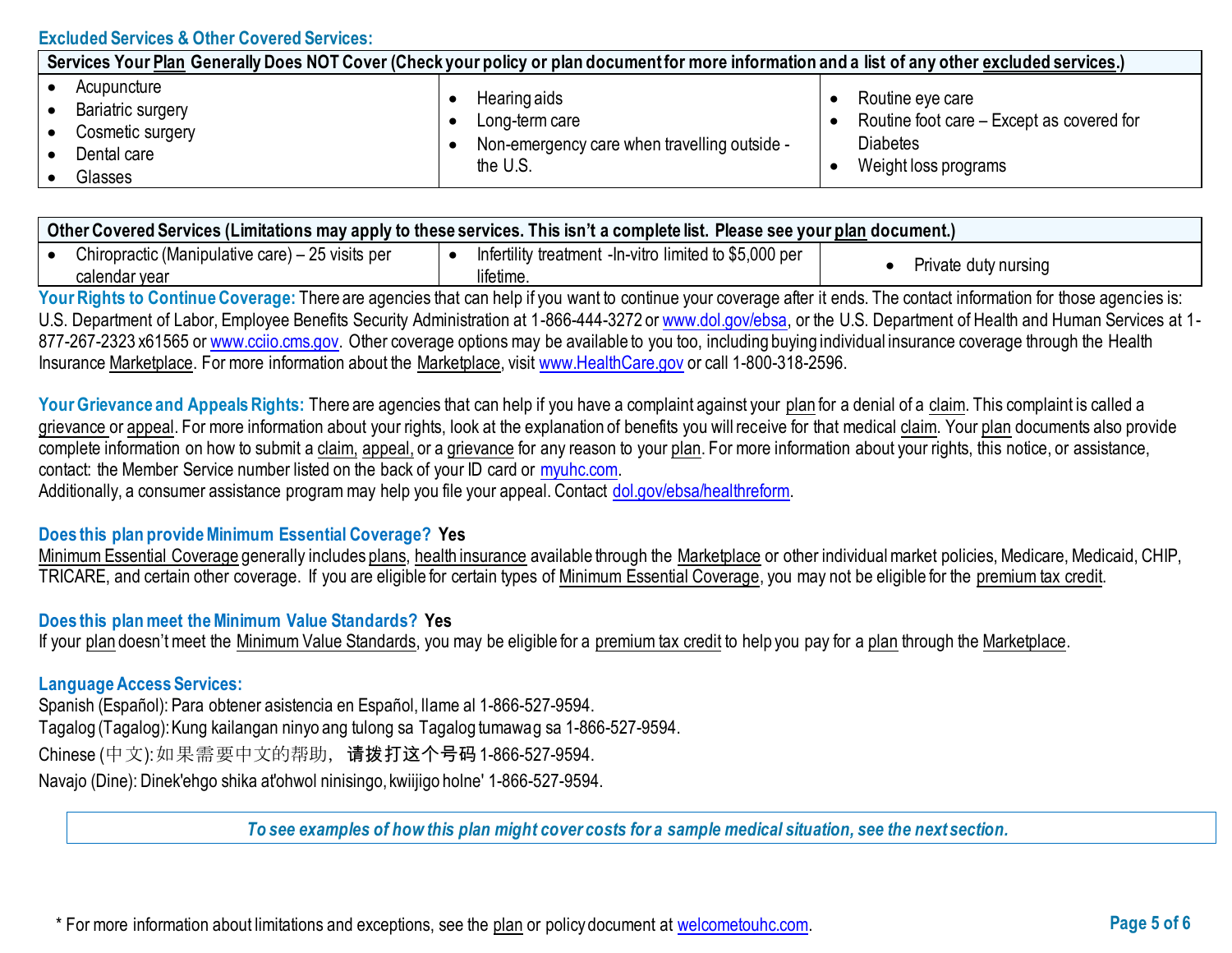## **About these Coverage Examples:**



**This is not a cost estimator.** Treatments shown are just examples of how this [plan](https://www.healthcare.gov/sbc-glossary/#plan)might cover medical care. Your actual costs will be different depending on the actual care you receive, the prices your [providers](https://www.healthcare.gov/sbc-glossary/#provider) charge, and many other factors. Focus on the [cost sharing](https://www.healthcare.gov/sbc-glossary/#cost-sharing) amounts [\(deductibles,](https://www.healthcare.gov/sbc-glossary/#deductible) [copayments](https://www.healthcare.gov/sbc-glossary/#copayment) an[d coinsurance\)](https://www.healthcare.gov/sbc-glossary/#coinsurance) and [excluded services](https://www.healthcare.gov/sbc-glossary/#excluded-services) under the [plan.](https://www.healthcare.gov/sbc-glossary/#plan) Use this information to compare the portion of costs you might pay under different health [plans.](https://www.healthcare.gov/sbc-glossary/#plan) Please note these coverage examples are based on self-only coverage.

| Peg is Having a Baby<br>(9 months of in-network pre-natal care and a<br>hospital delivery)                                                                                                                                                                             |                             | <b>Managing Joe's type 2 Diabetes</b><br>(a year of routine in-network care of a well-<br>controlled condition)                                                                                                        |                             | <b>Mia's Simple Fracture</b><br>(in-network emergency room visit and<br>follow up care)                                                                                                                                |                             |  |
|------------------------------------------------------------------------------------------------------------------------------------------------------------------------------------------------------------------------------------------------------------------------|-----------------------------|------------------------------------------------------------------------------------------------------------------------------------------------------------------------------------------------------------------------|-----------------------------|------------------------------------------------------------------------------------------------------------------------------------------------------------------------------------------------------------------------|-----------------------------|--|
| The plan's overall deductible<br>■ Specialist coinsurance<br><b>E</b> Hospital (facility) coinsurance<br>Other coinsurance                                                                                                                                             | \$1500<br>20%<br>20%<br>20% | $\blacksquare$ The plan's overall deductible<br>Specialist coinsurance<br><b>E</b> Hospital (facility) coinsurance<br>Other coinsurance                                                                                | \$1500<br>20%<br>20%<br>20% | The plan's overall deductible<br>■ Specialist coinsurance<br>■ Hospital (facility) coinsurance<br>Other coinsurance                                                                                                    | \$1500<br>20%<br>20%<br>20% |  |
| This EXAMPLE event includes services like:<br>Specialist office visits (pre-natal care)<br>Childbirth/Delivery Professional Services<br><b>Childbirth/Delivery Facility Services</b><br>Diagnostic tests (ultrasounds and blood work)<br>Specialist visit (anesthesia) |                             | This EXAMPLE eventincludes services like:<br>Primary care physician office visits (including disease<br>education)<br>Diagnostic tests (blood work)<br>Prescription drugs<br>Durable medical equipment (glucose meter) |                             | This EXAMPLE event includes services like:<br><b>Emergency room care (including medical supplies)</b><br>Diagnostic test (x-ray)<br>Durable medical equipment (crutches)<br>Rehabilitation services (physical therapy) |                             |  |
| <b>Total Example Cost</b>                                                                                                                                                                                                                                              | \$12,700                    | <b>Total Example Cost</b>                                                                                                                                                                                              | \$5,600                     | <b>Total Example Cost</b>                                                                                                                                                                                              | \$2,800                     |  |
| In this example, Peg would pay:<br>Cost Sharing                                                                                                                                                                                                                        |                             | In this example, Joe would pay:<br>Cost Sharing                                                                                                                                                                        |                             | In this example, Mia would pay:<br><b>Cost Sharing</b>                                                                                                                                                                 |                             |  |
| Deductibles*                                                                                                                                                                                                                                                           | \$1,500                     | Deductibles*                                                                                                                                                                                                           | \$1,500                     | Deductibles*                                                                                                                                                                                                           | \$1,500                     |  |
| <b>Copayments</b>                                                                                                                                                                                                                                                      | \$0                         | Copayments                                                                                                                                                                                                             | \$500                       | Copayments                                                                                                                                                                                                             | \$0                         |  |
| <b>Coinsurance</b>                                                                                                                                                                                                                                                     | \$1,600                     | Coinsurance                                                                                                                                                                                                            | \$20                        | Coinsurance                                                                                                                                                                                                            | \$200                       |  |
| What isn't covered                                                                                                                                                                                                                                                     |                             | What isn't covered                                                                                                                                                                                                     |                             | What isn't covered                                                                                                                                                                                                     |                             |  |
| Limits or exclusions                                                                                                                                                                                                                                                   | \$60                        | Limits or exclusions                                                                                                                                                                                                   | \$0                         | Limits or exclusions                                                                                                                                                                                                   | \$0                         |  |
| The total Peg would pay is<br>\$3,160                                                                                                                                                                                                                                  |                             | The total Joe would pay is                                                                                                                                                                                             | \$2,020                     | The total Mia would pay is                                                                                                                                                                                             | \$1,700                     |  |

\*Note: This plan has other deductibles for specific services included in this coverage example. See "Are there other deductibles for specific services?" row above.

The **[plan](https://www.healthcare.gov/sbc-glossary/#plan)** would be responsible for the other costs of these EXAMPLE covered services. **6 of 6**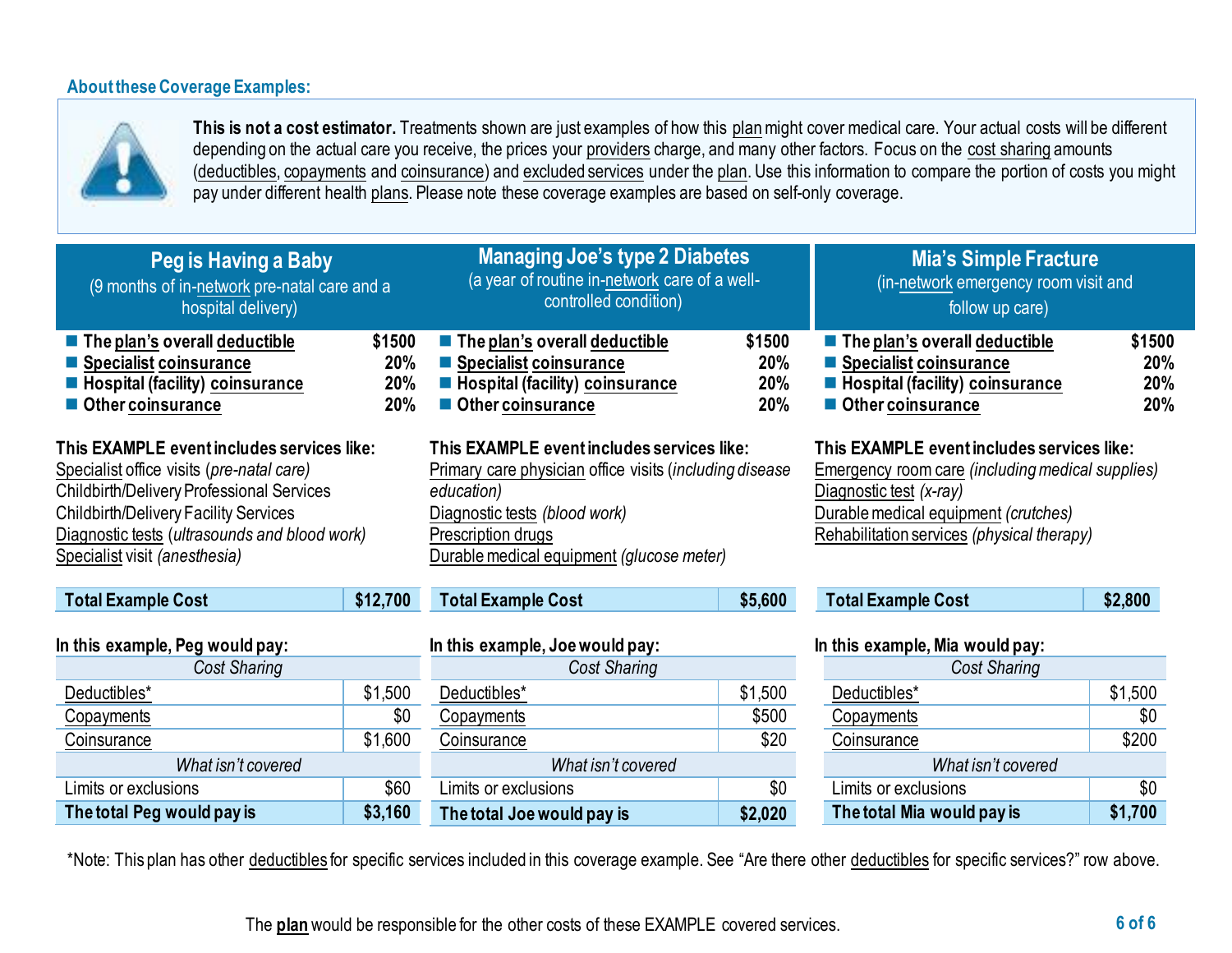We do not treat members differently because of sex, age, race, color, disability or national origin.

If you think you were treated unfairly because of your sex, age, race, color, disability or national origin, you can send a complaint to the Civil Rights Coordinator.

**Online: UHC Civil Rights@uhc.com** 

**Mail**: Civil Rights Coordinator. UnitedHealthcare Civil Rights Grievance. P.O. Box 30608 Salt Lake City, UTAH 84130

You must send the complaint within 60 days of when you found out about it. A decision will be sent to you within 30 days. If you disagree with the decision, you have 15 days to ask us to look at it again.

If you need help with your complaint, please call the toll-free number listed within this Summary of Benefits and Coverage (SBC) , TTY 711, Monday through Friday, 8 a.m. to 8 p.m.

You can also file a complaint with the U.S. Dept. of Health and Human Services. **Online:** <https://ocrportal.hhs.gov/ocr/portal/lobby.jsf> Complaint forms are available a[t http://www.hhs.gov/ocr/office/file/index.html](http://www.hhs.gov/ocr/office/file/index.html). **Phone:** Toll-free 1-800-368-1019, 800-537-7697 (TDD) **Mail:** U.S. Dept. of Health and Human Services. 200 Independence Avenue, SW Room 509F, HHH Building Washington, D.C. 20201

We provide free services to help you communicate with us. Such as, letters in other languages or large print. Or, you can ask for an interpreter. To ask for help, please call the number contained within this Summary of Benefits and Coverage (SBC) , TTY 711, Monday through Friday, 8 a.m. to 8 p.m.

ATENCIÓN: Si habla español (Spanish), hay servicios de asistencia de idiomas, sin cargo, a su disposición. Llame al número gratuito que aparece en este Resumen de Beneficios y Cobertura (Summary of Benefits and Coverage, SBC).

請注意:如果您說中文 (Chinese),我們免費為您提供語言協助服務。請撥打本福利和承保摘要(Summary of Benefits and Coverage, SBC) 内所列的免付費電話號碼。

XIN LƯU Ý: Nếu quý vị nói tiếng Việt (Vietnamese), quý vị sẽ được cung cấp dịch vụ trợ giúp về ngôn ngữ miễn phí. Vui lòng gọi số điện thoại miễn phí ghi trong bản Tóm lược về quyền lợi và đài thọ bảo hiểm (Summary of Benefits and Coverage, SBC) này.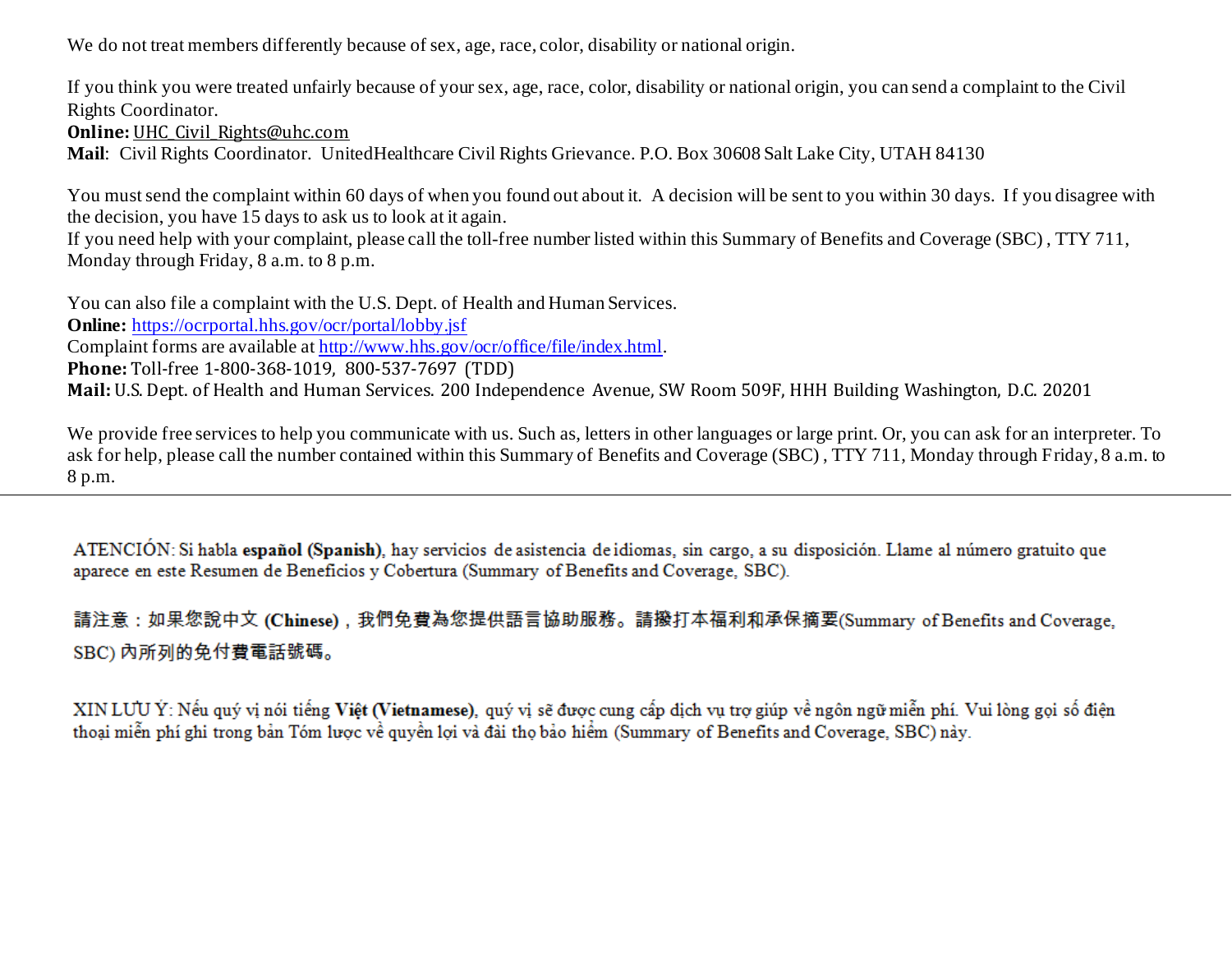알림: 한국어(Korean)를 사용하시는 경우 언어 지원 서비스를 무료로 이용하실 수 있습니다. 본 혜택 및 보장 요약서(Summary of Benefits and Coverage, SBC)에 기재된 무료전화번호로 전화하십시오.

PAUNAWA: Kung nagsasalita ka ng **Tagalog (Tagalog)**, may makukuha kang mga libreng serbisyo ng tulong sa wika. Pakitawagan ang toll-free na numerong nakalista sa Buod na ito ng Mga Benepisyo at Saklaw (Summary of Benefits and Coverage o SBC).

ВНИМАНИЕ: бесплатные услуги перевода доступны для людей, чей родной язык является русском (Russian). Позвоните по бесплатному номеру телефона, указанному в данном «Обзоре льгот и покрытия» (Summary of Benefits and Coverage, SBC).

> تنبيه: إذا كنت تتحدث ا**لعربية (Arabic)**، فإن خدمات المساعدة اللغوية المجانية متاحة لك. يُرجى الاتصال برهَم الهاتف المجاني المدرج بداخل مخلص المزايا والتغطية (Summary of Benefits and Coverage، SBC)

ATANSYON: Si w pale Kreyol ayisyen (Haitian Creole), ou kapab benefisye sèvis ki gratis pou ede w nan lang pa w. Tanpri rele nimewo gratis ki nan Rezime avantaj ak pwoteksyon sa a (Summary of Benefits and Coverage, SBC).

ATTENTION : Si vous parlez francais (French), des services d'aide linguistique vous sont proposés gratuitement. Veuillez appeler le numéro sans frais figurant dans ce Sommaire des prestations et de la couverture (Summary of Benefits and Coverage, SBC).

UWAGA: Jeżeli mówisz po polsku (Polish), udostępniliśmy darmowe usługi tłumacza. Prosimy zadzwonić pod bezpłatny numer podany w niniejszym Zestawieniu świadczeń i refundacji (Summary of Benefits and Coverage, SBC).

ATENCÃO: Se você fala português (Portuguese), contate o servico de assistência de idiomas gratuito. Ligue para o número gratuito listado neste Resumo de Benefícios e Cobertura (Summary of Benefits and Coverage - SBC).

ATTENZIONE: in caso la lingua parlata sia l'italiano (Italian), sono disponibili servizi di assistenza linguistica gratuiti. Chiamate il numero verde indicato all'interno di questo Sommario dei Benefit e della Copertura (Summary of Benefits and Coverage, SBC).

ACHTUNG: Falls Sie Deutsch (German) sprechen, stehen Ihnen kostenlos sprachliche Hilfsdienstleistungen zur Verfügung. Bitte rufen Sie die in dieser Zusammenfassung der Leistungen und Kostenübernahmen (Summary of Benefits and Coverage, SBC) angegebene gebührenfreie Rufnummer an.

注意事項:日本語 (Japanese)を話される場合、無料の言語支援サービスをご利用いただけます。 本「保障および給付の概要」(Summary of Benefits and Coverage, SBC)に記載されているフリー ダイヤルにてお電話ください。